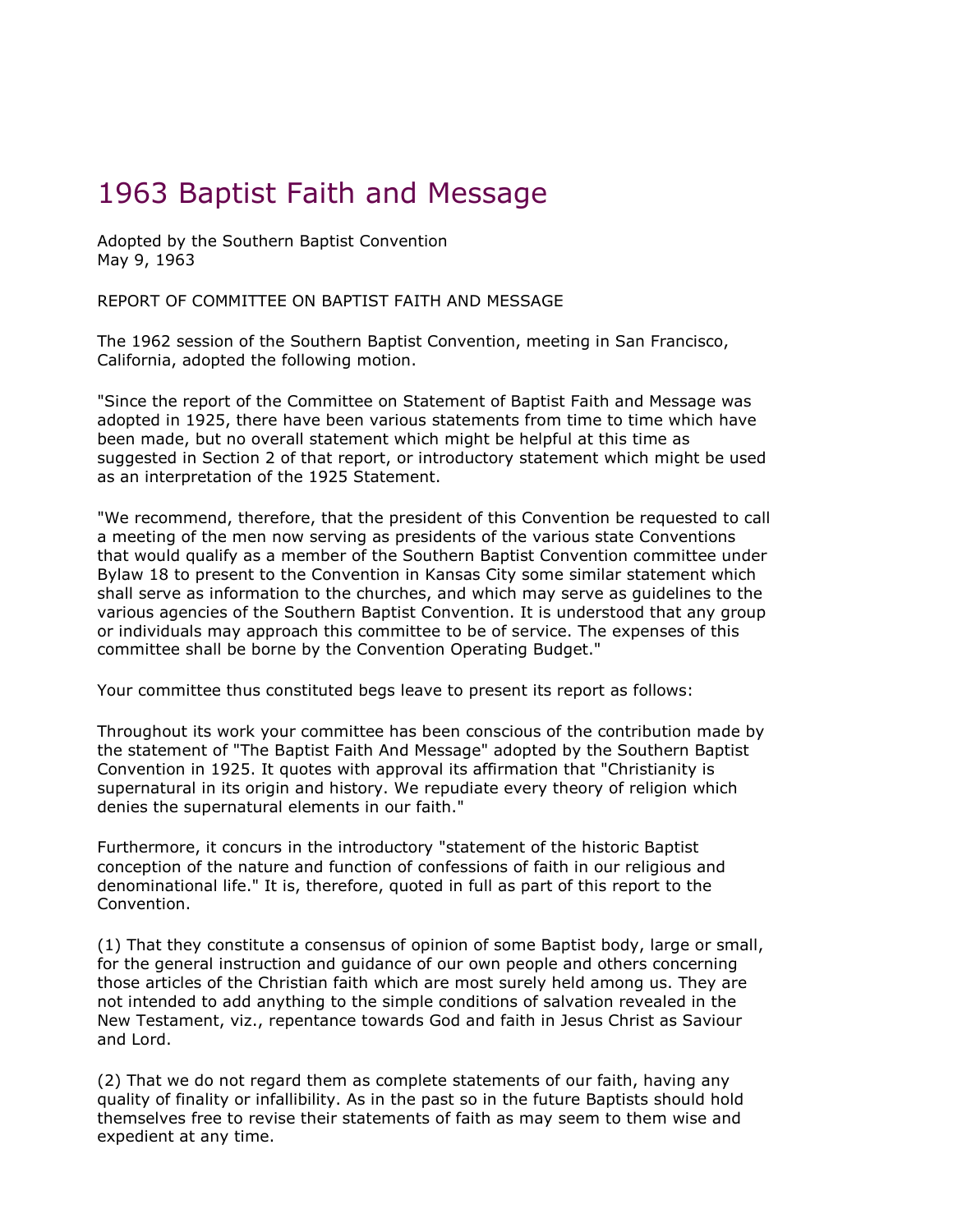(3) That any group of Baptists, large or small have the inherent right to draw up for themselves and publish to the world a confession of their faith whenever they may think it advisable to do so.

(4) That the sole authority for faith and practice among Baptists is the Scriptures of the Old and New Testaments. Confessions are only guides in interpretation, having no authority over the conscience.

(5) That they are statements of religious convictions, drawn from the Scriptures, and are not to be used to hamper freedom of thought or investigation in other realms of life."

The 1925 Statement recommended "the New Hampshire Confession of Faith, revised at certain points, and with some additional articles growing out of certain needs ..." Your present committee has adopted the same pattern. It has sought to build upon the structure of the 1925 Statement, keeping in mind the "certain needs" of our generation. At times it has reproduced sections of the Statement without change. In other instances it has substituted words for clarity or added sentences for emphasis. At certain points it has combined articles, with minor changes in wording, to endeavor to relate certain doctrines to each other. In still others e.g., "God" and "Salvation" it has sought to bring together certain truths contained throughout the 1925 Statement in order to relate them more clearly and concisely. In no case has it sought to delete from or to add to the basic contents of the 1925 Statement.

Baptists are a people who profess a living faith. This faith is rooted and grounded in Jesus Christ who is "the same yesterday, and to-day, and for ever." Therefore, the sole authority for faith and practice among Baptists is Jesus Christ whose will is revealed in the Holy Scriptures.

A living faith must experience a growing understanding of truth and must be continually interpreted and related to the needs of each new generation. Throughout their history Baptist bodies, both large and small, have issued statements of faith which comprise a consensus of their beliefs. Such statements have never been regarded as complete, infallible statements of faith, nor as official creeds carrying mandatory authority. Thus this generation of Southern Baptists is in historic succession of intent and purpose as it endeavors to state for its time and theological climate those articles of the Christian faith which are most surely held among us.

Baptists emphasize the souls competency before God, freedom in religion, and the priesthood of the believer. However, this emphasis should not be interpreted to mean that there is an absence of certain definite doctrines that Baptists believe, cherish, and with which they have been and are now closely identified.

It is the purpose of this statement of faith and message to set forth certain teachings which we believe.

Herschel H. Hobbs, Chairman Howard M. Reaves Ed. J. Packwood C.Z. Holland W.B. Timberlake C.V. Koons Malcolm B. Knight Dick H. Hail, Jr. Charles R. Walker Walter R. Davis Garth Pybas V.C. Kruschwitz Luther B. Hall Robert Woodward Douglas Hudgins Paul Weber, Jr. R.A. Long Nane Starnes C. Hoge Hockensmith Hugh R. Bumpas David G. Anderson E. Warren Rust James H. Landes R.P. Downey

# I. THE SCRIPTURES

The Holy Bible was written by men divinely inspired and is the record of Gods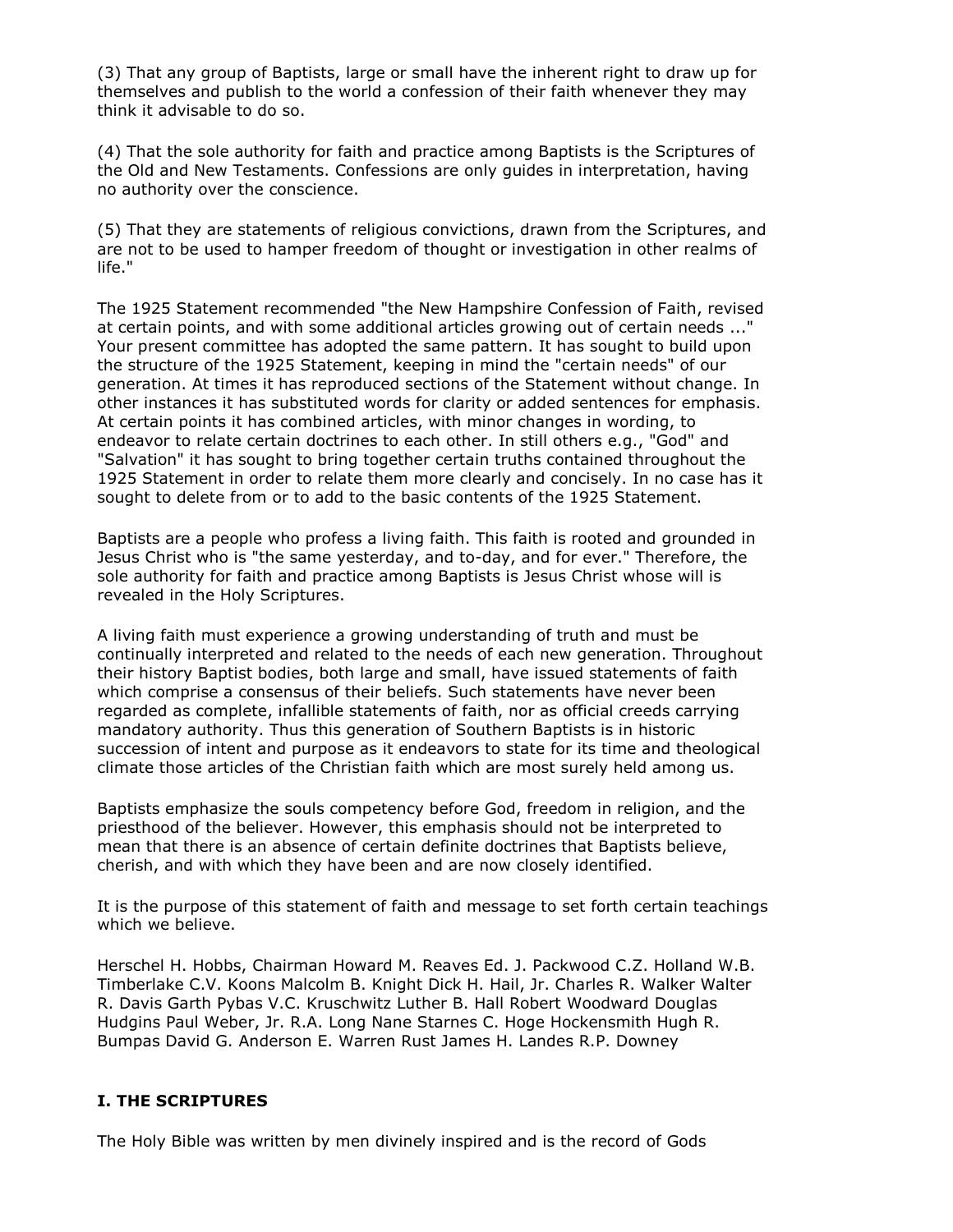revelation of Himself to man. It is a perfect treasure of divine instruction. It has God for its author, salvation for its end, and truth, without any mixture of error, for its matter. It reveals the principles by which God judges us; and therefore is, and will remain to the end of the world, the true center of Christian union, and the supreme standard by which all human conduct, creeds, and religious opinions should be tried. The criterion by which the Bible is to be interpreted is Jesus Christ.

Ex 24:4; De 4:1-2; 17:19; Jos 8:34 Psa 19:7-10; 119:11, 89, 105, 140 Isa 34:16; 40:8; Jer 15:16; 36:1-32 Mat 5:17-18; 22:29; Lu 21:33; 24:44-46 Joh 5:39; 16:13-15; 17:17; Ac 2:16; 17:11 Rom 15:4; 16:25-26; 2Ti 3:15-17 Heb 1:1-2; 4:12; 1Pe 1:25; 2Pe 1:19-21

# II. GOD

There is one and only one living and true God. He is an intelligent, spiritual, and personal Being, the Creator, Redeemer, Preserver, and Ruler of the universe. God is infinite in holiness and all other perfections. To Him we owe the highest love, reverence, and obedience.

The eternal God reveals Himself to us as Father, Son, and Holy Spirit, with distinct personal attributes, but without division of nature, essence, or being.

#### A. God the Father

God as Father reigns with providential care over His universe, His creatures, and the flow of the stream of human history according to the purposes of His grace. He is all powerful, all loving, and all wise. God is Father in truth to those who become children of God through faith in Jesus Christ. He is fatherly in His attitude toward all men.

Gen 1:1; 2:7; Ex 3:14; 6:2-3; 15:11; 20:1 Lev 22:2; De 6:4; 32:6; 1Ch 29:10; Psa 19:1-3 Isa 43:3, 15; 64:8; Jer 10:10; 17:13 Mat 6:9; 7:11; 23:9; 28:19; Mark 1:9-11 John 4:24; 5:26; 14:6-13; 17:1-8; Acts 1:7 Rom 8:14-15; 1Co 8:6; Gal 4:6; Eph 4:6 Col 1:15; 1Ti 1:17; Heb 11:6; 12:9; 1Pe 1:17; 1Jo 5:7

# B. God the Son

Christ is the eternal Son of God. In His incarnation as Jesus Christ he was conceived of the Holy Spirit and born of the virgin Mary. Jesus perfectly revealed and did the will of God, taking upon Himself the demands and necessities of human nature and identifying Himself completely with mankind yet without sin. He honored the divine law by His personal obedience, and in His death on the cross He made provision for the redemption of men from sin. He was raised from the dead with a glorified body and appeared to His disciples as the person who was with them before His crucifixion. He ascended into heaven and is now exalted at the right hand of God where He is the One Mediator, partaking of the nature of God and of man, and in whose Person is effected the reconciliation between God and man. He will return in power and glory to judge the world and to consummate His redemptive mission. He now dwells in all believers as the living and ever present Lord.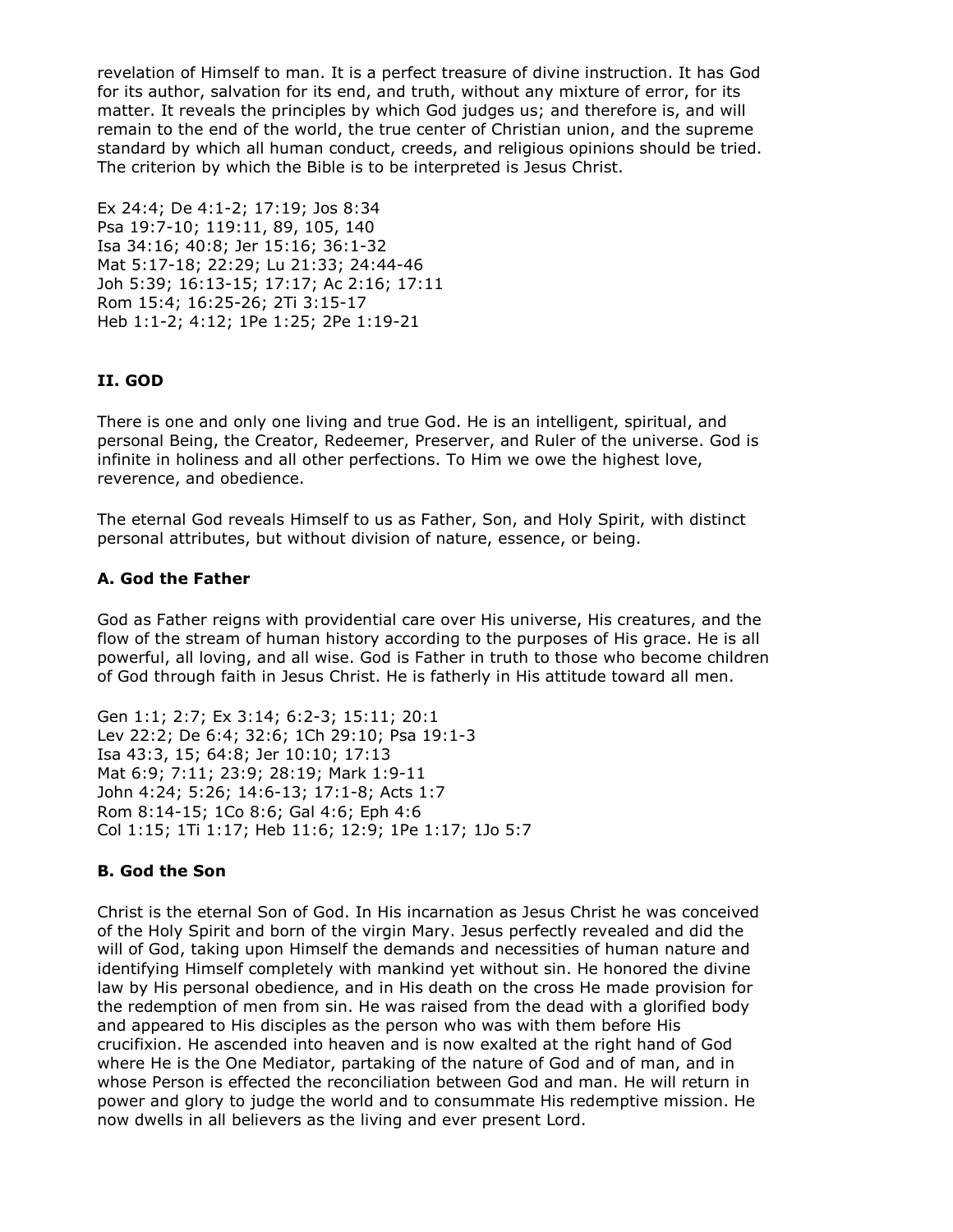Gen 18:1; Psalm 2:7; 110:1; Isa 7:14; 53:1-12 Mat 1:18-23; 3:17; 8:29; 11:27; 14:33; 16:16, 27 Mat 17:5; 27; 28:1-6, 19; Mark 1:1; 3:11 Luke 1:35; 4:41; 22:70; 24:46 John 1:1-18, 29; 10:30, 38; 11:25-27; 12:44-50 John 14:7-11, 16:15-16, 28; 17:1-5, 21-22; 20:1-20, 28 Acts 1:9; 2:22-24; 7:55-56; 9:4-5, 20 Rom 1; 3-4; 3:23-26; 5:6-21; 8:1-3, 34; 10:4 1Co 1:30; 2:2; 8:6; 15:1-8, 24-28; 2Co 5:19-21 Gal 4:4-5; Eph 1:20; 3:11; 4:7-10; Php 2:5-11 Col 1:13-22; 2:9; 1Th 4:14-18; 1Ti 2:5-6; 3:16 Tit 2:13-14; Heb 1:1-3; 4:14-15; 7:14-28 Heb 9:12-15, 24-28; 12:2; 13:8; 1Pe 2:21-25; 3:22 1Jo 1:7-9; 3:2; 4:14- 15; 5:9; 2Jo 7-9 Rev 1:13-16; 5:9-14; 12:10-11; 13:8; 19:16

# C. God the Holy Spirit

The Holy Spirit is the Spirit of God. He inspired holy men of old to write the Scriptures. Through illumination He enables men to understand truth. He exalts Christ. He convicts of sin, of righteousness and of judgment. He calls men to the Saviour, and effects regeneration. He cultivates Christian character, comforts believers, and bestows the spiritual gifts" by which they serve God through His church. He seals the believer unto the day of final redemption. His presence in the Christian is the assurance of God to bring the believer into the fulness of the stature of Christ. He enlightens and empowers the believer and the church in worship, evangelism, and service.

Gen 1:2; Jud 14:6; Job 26:13; Psa 51:11; 139:7 Isa 61:1-3; Joel 2:28-32 Mat 1:18; 3:16; 4:1; 12:28-32; 28:19; Mk 1:10, 12 Luke 1:35; 4:1, 18-19; 11:13; 12:12; 24:49 John 4:24; 14:16-17, 26; 15:26; 16:7-14 Acts 1:8; 2:1-4, 38; 4:31; 5:3; 6:3; 7:55; 8:17, 39 Acts 10:44; 13:2; 15:28; 16:6; 19:1-6 Rom 8:9-11, 14-16, 26-27; 1Co 2:10-14; 3:16; 12:3-11 Gal 4:6; Eph 1:13-14; 4:30; 5:18; 1Th 5:19 1Ti 3:16; 4:1; 2Ti 1:14; 3:16; Heb 9:8, 14 2Pe 1:21; 1Jo 4:13; 5:6-7; Rev 1:10; 22:17

# III. MAN

Man was created by the special act of God, in His own image, and is the crowning work of His creation. In the beginning man was innocent of sin and was endowed by his Creator with freedom of choice. By his free choice man sinned against God and brought sin into the human race. Through the temptation of Satan man transgressed the command of God, and fell from his original innocence; whereby his posterity inherit a nature and an environment inclined toward sin, and as soon as they are capable of moral action become transgressors and are under condemnation. Only the grace of God can bring man into His holy fellowship and enable man to fulfill the creative purpose of God. The sacredness of human personality is evident in that God created man in His own image, and in that Christ died for man; therefore every man possesses dignity and is worthy of respect and Christian love.

Gen 1:26-30; 2:5, 7, 18-22; 3; 9:6 Psa 1:1-6; 8:3-6; 32:1-5; 51:5; Isa 6:5; Jer 17:5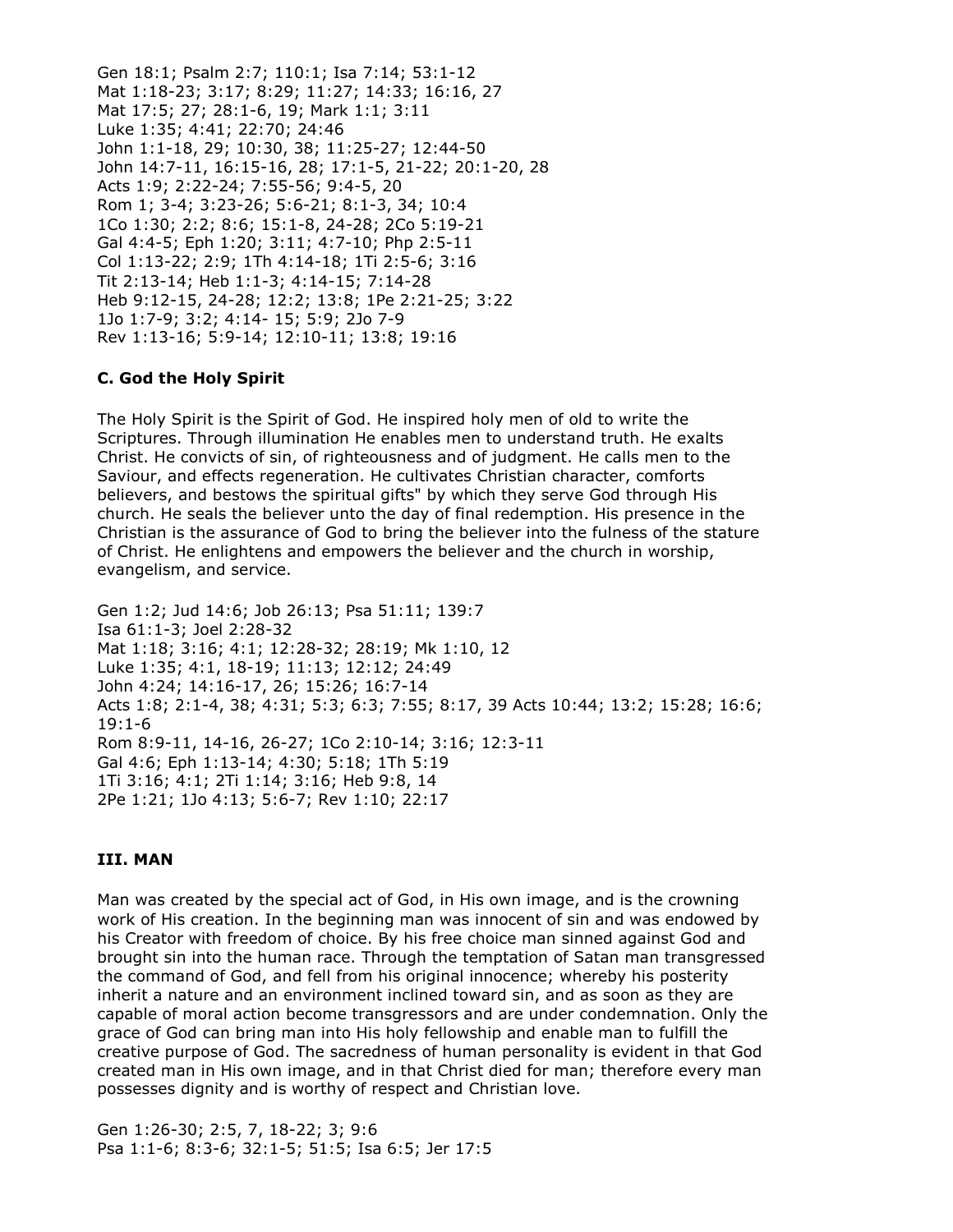Matt 16:26; Acts 17:26-31 Rom 1:19-32; 3:10-18, 23; 5:6, 12, 19; 6:6 Rom 7:14-25; 8:14-18, 29; 1Co 1:21-31; 15:19, 21-22 Eph 2:1-22; Col 1:21-22; 3:9-11

# IV. SALVATION

Salvation involves the redemption of the whole man, and is offered freely to all who accept Jesus Christ as Lord and Saviour, who by His own blood obtained eternal redemption for the believer. In its broadest sense salvation includes regeneration, sanctification, and glorification.

A. Regeneration, or the new birth, is a work of Gods grace whereby believers become new creatures in Christ Jesus. It is a change of heart wrought by the Holy Spirit through conviction of sin, to which the sinner responds in repentance toward God and faith in the Lord Jesus Christ.

Repentance and faith are inseparable experiences of grace. Repentance is a genuine turning from sin toward God. Faith is the acceptance of Jesus Christ and commitment of the entire personality to Him as Lord and Saviour.

Justification is Gods gracious and full acquittal upon principles of His righteousness of all sinners who repent and believe in Christ. Justification brings the believer into a relationship of peace and favor with God.

B. Sanctification is the experience, beginning in regeneration, by which the believer is set apart to Gods purposes, and is enabled to progress toward moral and spiritual perfection through the presence and power of the Holy Spirit dwelling in him. Growth in grace should continue throughout the regenerate persons life.

C. Glorification is the culmination of salvation and is the final blessed and abiding state of the redeemed.

Gen 3:15; Ex 3:14-17; 6:2-8 Mat 1:21; 4:17; 16:21-26; 27:22-28:6 Luke 1:68-69; 2:28-32 John 1:11-14, 29; 3:3-21, 36; 5:24; 10:9, 28-29 John 15:1-16; 17:17; Acts 2:21; 4:12; 15:11; 16:30-31 Acts 17:30-31; 20:32; Rom 1:16-18; 2:4; 3:23-25; 4:3 Rom 5:8-10; 6:1-23; 8:1-18; 29-39; 10:9-10, 13 Rom 13:11-14; 1Cor 1:18, 30; 6:19-20; 15:10 2Co 5:17-20; Gal 2:20; 3:13; 5:22-25; 6:15 Eph 1:7; 2:8-22; 4:11-16; Php 2:12-13; Col 1:9-22; 3:1 1Th 5:23-24; 2Tim 1:12; Titus 2:11-14 Heb 2:1-3; 5:8-9; 9:24-28; 11:1-12:8, 14 James 2:14-26; 1Pe 1:2-23; 1Jo 1:6-2:11 Rev 3:20; 21:1-22:5

# V. GOD'S PURPOSE OF GRACE

Election is the gracious purpose of God, according to which He regenerates, sanctifies, and glorifies sinners. It is consistent with the free agency of man, and comprehends all the means in connection with the end. It is a glorious display of Gods sovereign goodness, and is infinitely wise, holy, and unchangeable. It excludes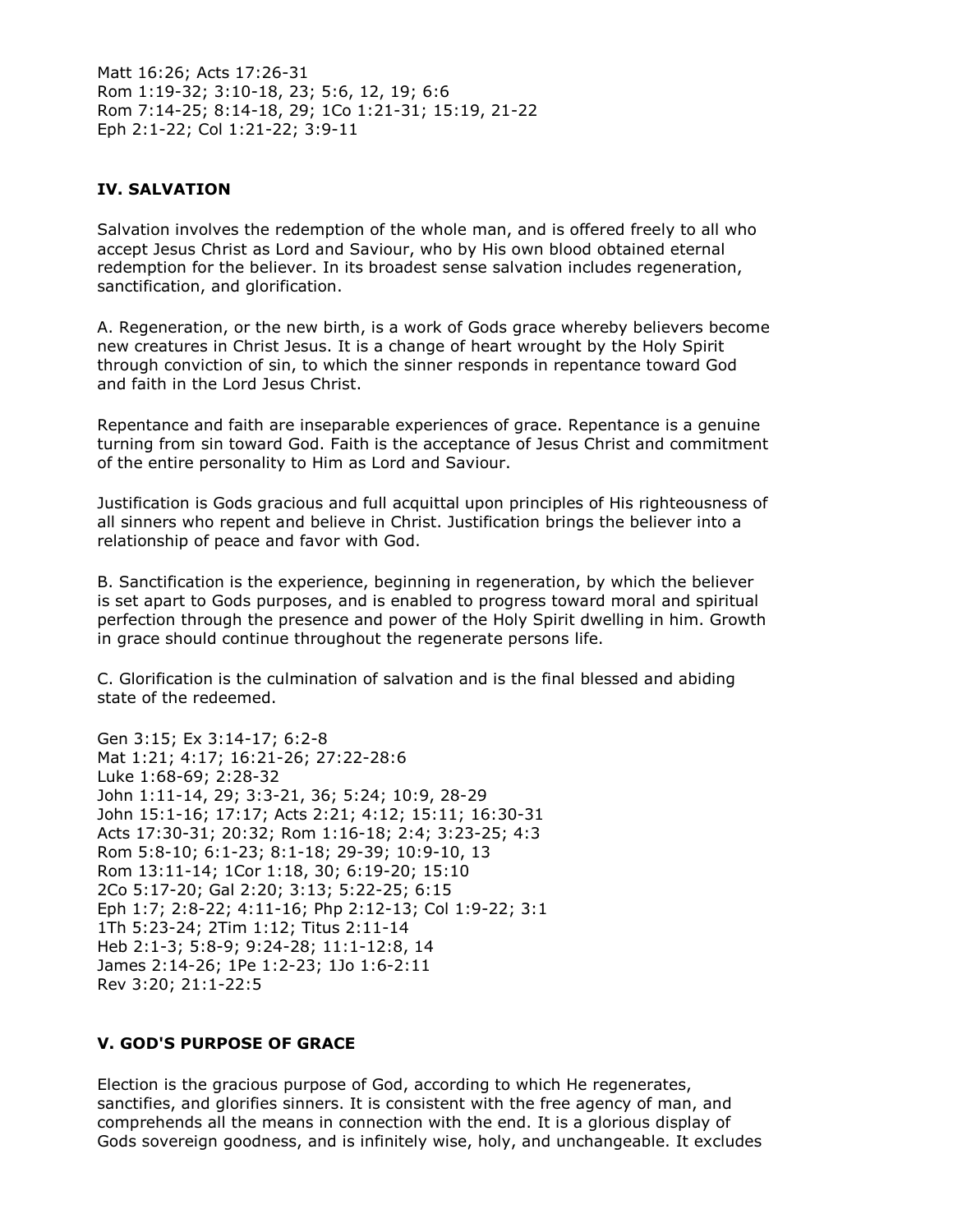boasting and promotes humility.

All true believers endure to the end. Those whom God has accepted in Christ, and sanctified by His Spirit, will never fall away from the state of grace, but shall persevere to the end. Believers may fall into sin through neglect and temptation, whereby they grieve the Spirit, impair their graces and comforts, bring reproach on the cause of Christ, and temporal judgments on themselves, yet they shall be kept by the power of God through faith unto salvation.

Gen 12:1-3; Ex 19:5-8; 1Sa 8:4-7, 19-22 Isa 5:1-7; Jer 31:31 Mat 16:18-19; 21:28-45; 24:22, 31; 25:34 Luke 1:68-79; 2:29-32; 19:41-44; 24:44-48 John 1:12-14; 3:16; 5:24; 6:44-45, 65; 10:27-29 John 15:16; 17:6, 12, 17-18; Acts 20:32 Rom 5:9-10; 8:28-39; 10:12-15; 11:5-7, 26-36 1Co 1:1-2; 15:24-28; Eph 1:4-23; 2:1-10; 3:1-11 Col 1:12-14; 2Th 2:13-14; 2Ti 1:12; 2:10, 19 Heb 11:39-12:2; 1Pe 1:2-5, 13; 2:4-10 1Jo 1:7-9; 2:19; 3:2

# VI. THE CHURCH

A New Testament church of the Lord Jesus Christ is a local body of baptized believers who are associated by covenant in the faith and fellowship of the gospel, observing the two ordinances of Christ, committed to His teachings, exercising the gifts, rights, and privileges invested in them by His Word, and seeking to extend the gospel to the ends of the earth.

This church is an autonomous body, operating through democratic processes under the Lordship of Jesus Christ. In such a congregation members are equally responsible. Its Scriptural officers are pastors and deacons.

The New Testament speaks also of the church as the body of Christ which includes all of the redeemed of all the ages.

Mat 16:15-19; 18:15-20 Acts 2:41-42, 47; 5:11-14; 6:3-6; 13:1-3; 14:23, 27 Acts 15:1-30; 16:5; 20:28; Rom 1:7 1Co 1:2; 3:16; 5:4-5; 7:17; 9:13-14; 12 Eph 1:22-23; 2:19-22; 3:8-11, 21; 5:22-32 Php 1:1; Col 1:18; 1Ti 3:1-15; 4:14

# VII. BAPTISM AND THE LORD'S SUPPER

Christian baptism is the immersion of a believer in water in the name of the Father, the Son, and the Holy Spirit. It is an act of obedience symbolizing the believers faith in a crucified, buried, and risen Saviour, the believers death to sin, the burial of the old life, and the resurrection to walk in newness of life in Christ Jesus. It is a testimony to his faith in the final resurrection of the dead. Being a church ordinance, it is prerequisite to the privileges of church membership and to the Lords Supper.

The Lord's Supper is a symbolic act of obedience whereby members of the church, through partaking of the bread and the fruit of the vine, memorialize the death of the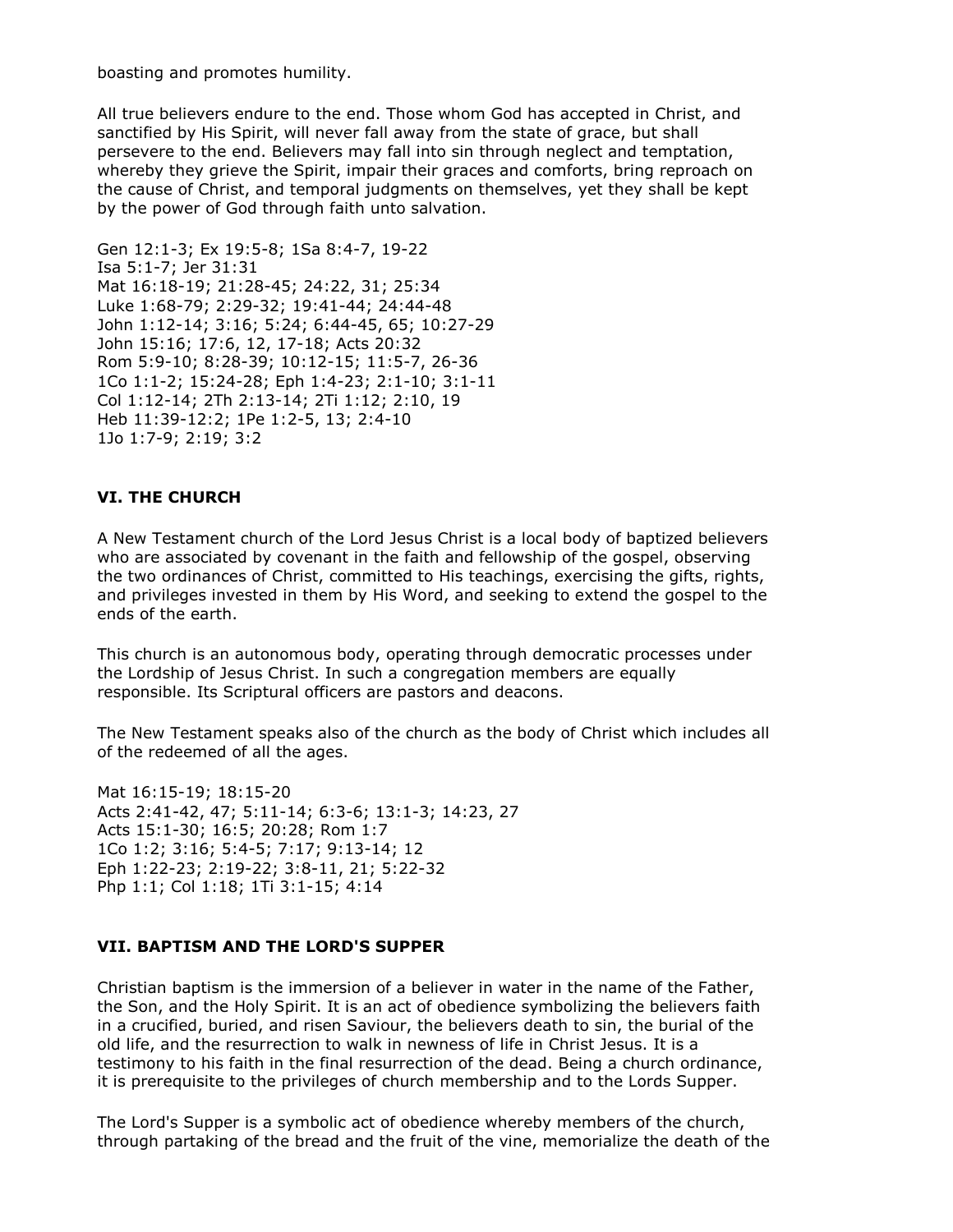Redeemer and anticipate His second coming.

Mat 3:13-17; 26:26-30; 28:19-20; Mk 1:9-11; 14:22-26 Luke 3:21-22; 22:19-20; John 3:23 Acts 2:41-42; 8:35-39; 16:30-33; 20:7 Rom 6:3-5; 1Co 10:16, 21; 11:23-29; Col 2:12

### VIII. THE LORD'S DAY

The first day of the week is the Lords Day. It is a Christian institution for regular observance. It commemorates the resurrection of Christ from the dead and should be employed in exercises of worship and spiritual devotion, both public and private, and by refraining from worldly amusements, and resting from secular employments, work of necessity and mercy only being excepted.

Ex 20:8-11; Mat 12:1-12; 28:1; Mk 2:27-28; 16:1-7 Luke 24:1-3, 33-36; John 4:21-24; 20:1, 19-28 Acts 20:7; 1Co 16:1-2; Col 2:16; 3:16; Rev 1:10

#### IX. THE KINGDOM

The Kingdom of God includes both His general sovereignty over the universe and His particular kingship over men who willfully acknowledge Him as King. Particularly the Kingdom is the realm of salvation into which men enter by trustful, childlike commitment to Jesus Christ. Christians ought to pray and to labor that the Kingdom may come and Gods will be done on earth. The full consummation of the Kingdom awaits the return of Jesus Christ and the end of this age.

Gen 1:1; Isa 9:6-7; Jer 23:5-6 Mat 3:2; 4:8-10, 23; 12:25-28; 13:1-52; 25:31-46; 26:29 Mk 1:14-15; 9:1; Luke 4:43; 8:1; 9:2; 12:31-32 Luke 17:20-21; 23:42; John 3:3; 18:36 Acts 1:6-7; 17:22-31; Rom 5:17; 8:19 1Co 15:24-28; Col 1:13; Heb 11:10, 16; 12:28 1Pe 2:4-10; 4:13; Rev 1:6, 9; 5:10; 11:15; 21-22

# X. LAST THINGS

God, in His own time and in His own way, will bring the world to its appropriate end. According to His promise, Jesus Christ will return personally and visibly in glory to the earth; the dead will be raised; and Christ will judge all men in righteousness. The unrighteous will be consigned to Hell, the place of everlasting punishment. The righteous in their resurrected and glorified bodies will receive their reward and will dwell forever in Heaven with the Lord.

Isa 2:4; 11:9; Mat 16:27; 18:8-9 Mat 19:28; 24:27, 30, 36, 44; 25:31-46; 26:64 Mark 8:38; 9:43-48; Luke 12:40, 48; 16:19-26 Luke 17:22-37; 21:27-28; John 14:1-3 Acts 1:11; 17:31; Rom 14:10; 1Co 4:5 1Co 15:24-28, 35-58; 2Co 5:10; Php 3:20-21 Col 1:5; 3:4; 1Th 4:14-18; 5:1; 2Th 1:7; 2:1-17 1Ti 6:14; 2Ti 4:1, 8; Tit 2:13; Heb 9:27-28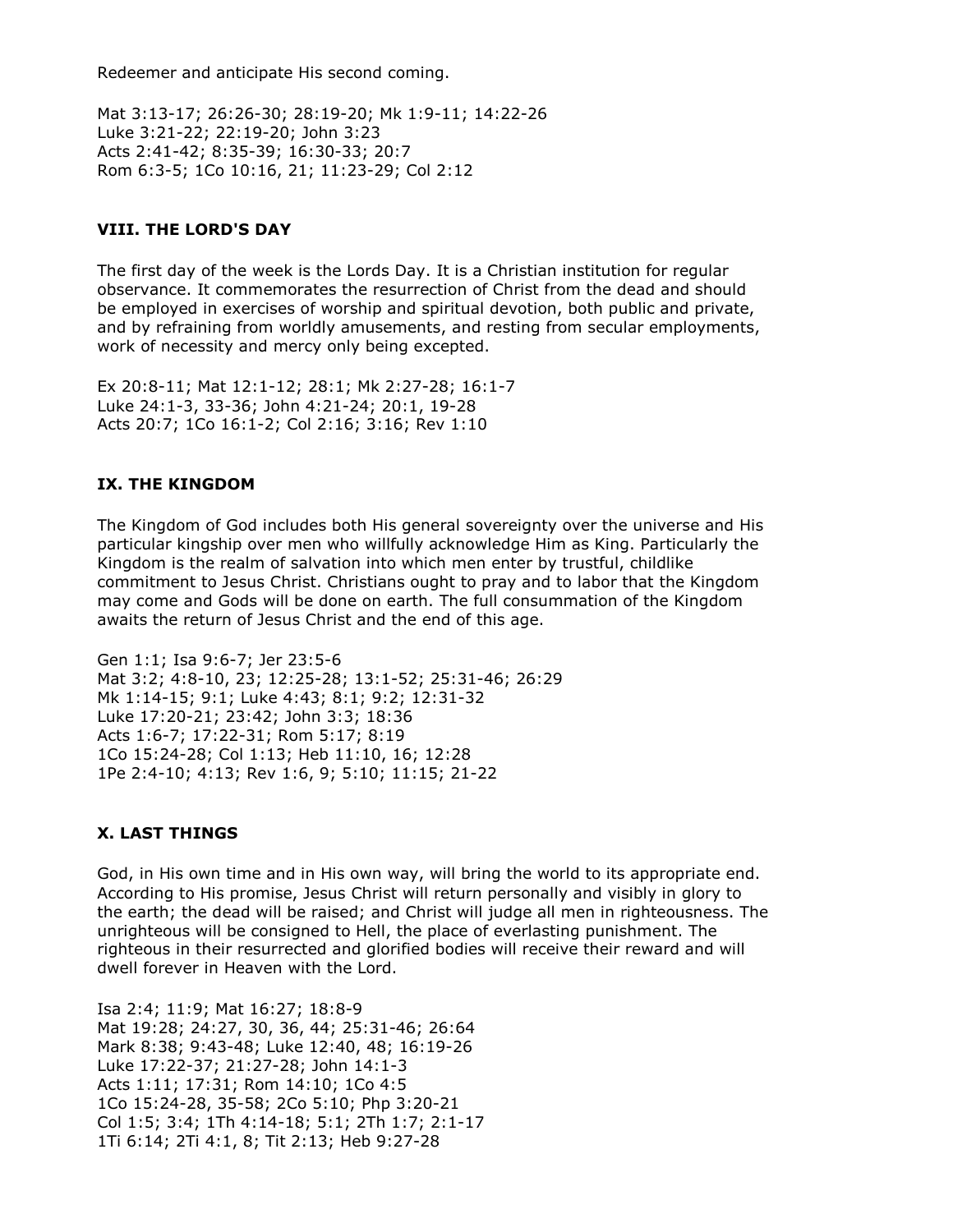James 5:8; 2Pe 3:7; 1Jo 2:28; 3:2 Jude 14; Rev 1:18; 3:11; 20:1-22:13

#### XI. EVANGELISM AND MISSIONS

It is the duty and privilege of every follower of Christ and of every church of the Lord Jesus Christ to endeavor to make disciples of all nations. The new birth of mans spirit by Gods Holy Spirit means the birth of love for others. Missionary effort on the part of all rests thus upon a spiritual necessity of the regenerate life, and is expressly and repeatedly commanded in the teachings of Christ. It is the duty of every child of God to seek constantly to win the lost to Christ by personal effort and by all other methods in harmony with the gospel of Christ.

Gen 12:1-3; Ex 19:5-6; Isa 6:1-8 Mat 9:37-38; 10:5-15; 13:18-30, 37-43; 16:19 Mat 22:9-10; 24:14; 28:18-20; Luke 10:1-18; 24:46-53 John 14:11-12; 15:7-8, 16; 17:15; 20:21 Acts 1:8; 2; 8:26-40; 10:42-48; 13:2-3 Rom 10:13-15; Eph 3:1-11; 1Th 1:8; 2Ti 4:5 Heb 2:1-3; 11:39-12:2; 1Pe 2:4-10; Rev 22:17

#### XII. EDUCATION

The cause of education in the Kingdom of Christ is co-ordinate with the causes of missions and general benevolence, and should receive along with these the liberal support of the churches. An adequate system of Christian schools is necessary to a complete spiritual program for Christs people.

In Christian education there should be a proper balance between academic freedom and academic responsibility. Freedom in any orderly relationship of human life is always limited and never absolute. The freedom of a teacher in a Christian school, college, or seminary is limited by the pre-eminence of Jesus Christ, by the authoritative nature of the Scriptures, and by the distinct purpose for which the school exists.

De 4:1,5,9,14; 6:1-10; 31:12-13; Neh 8:1-8; Job 28:28 Psa 19:7; 119:11; Pro 3:13; 4:1-10; 8:1-7, 11; 15:14 Ecc 7:19; Mat 5:2; 7:24; 28:19-20; Luke 2:40 1Co 1:18-31; Eph 4:11-16; Php 4:8; Col 2:3, 8-9 1Ti 1:3-7; 2Ti 2:15; 3:14-17; Heb 5:12-6:3 James 1:5; 3:17

#### XIII. STEWARDSHIP

God is the source of all blessings, temporal and spiritual; all that we have and are we owe to Him. Christians have a spiritual debtorship to the whole world, a holy trusteeship in the gospel, and a binding stewardship in their possessions. They are therefore under obligation to serve Him with their time, talents, and material possessions; and should recognize all these as entrusted to them to use for the glory of God and for helping others. According to the Scriptures, Christians should contribute of their means cheerfully, regularly, systematically, proportionately, and liberally for the advancement of the Redeemers cause on earth.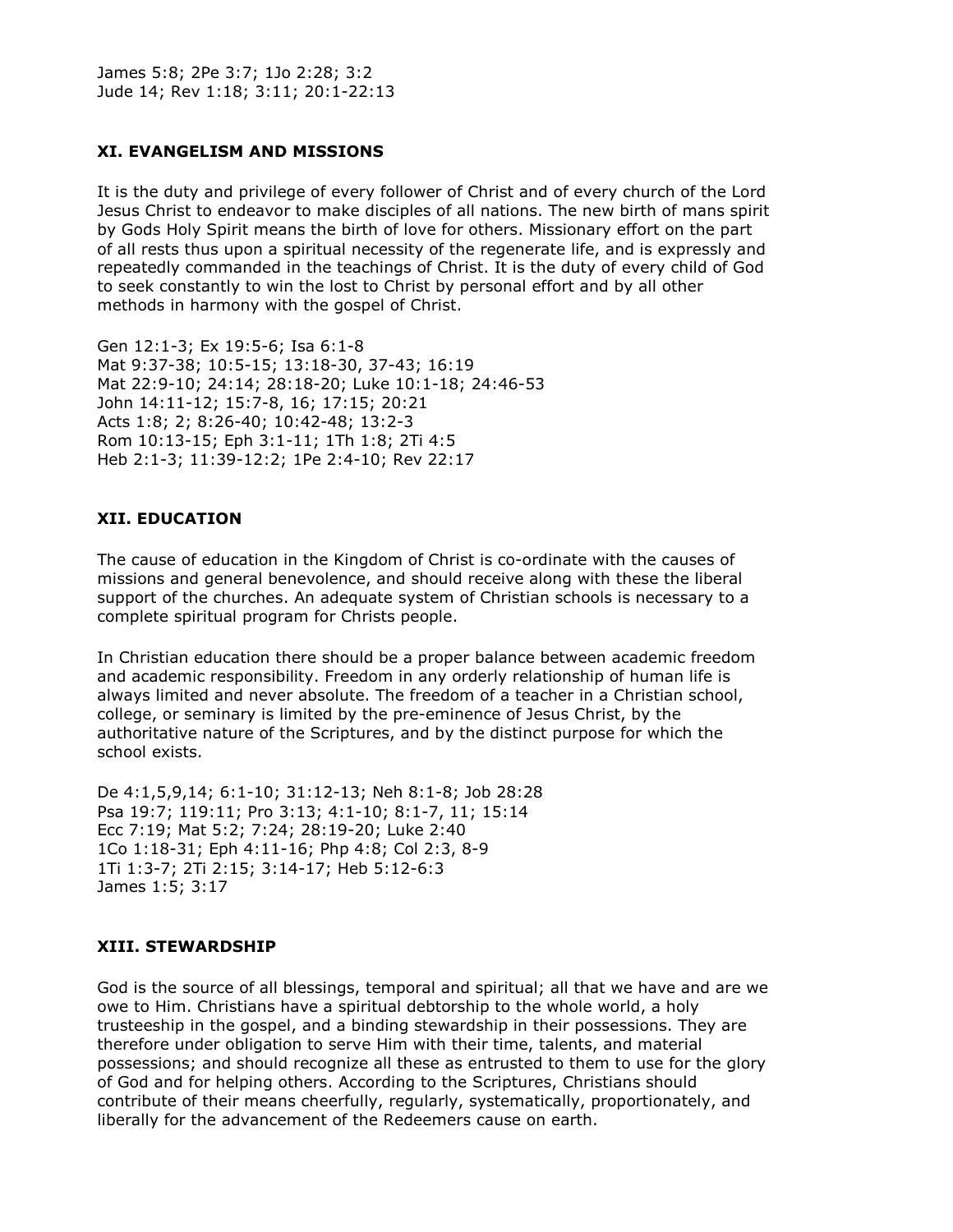Gen 14:20; Lev 27:30-32; De 8:18; Mal 3:8-12 Mat 6:1-4, 19-21; 19:21; 23:23; 25:14-29 Luke 12:16-21, 42; 16:1-13; Acts 2:44-47 Acts 5:1-11; 17:24-25; 20:35; Ro 6:6-22; 12:1-2 1Co 4:1-2; 6:19-20; 12; 16:1-4; 2Co 8-9; 12:15 Php 4:10-19; 1Pe 1:18-19

# XIV. COOPERATION

Christs people should, as occasion requires, organize such associations and conventions as may best secure cooperation for the great objects of the Kingdom of God. Such organizations have no authority over one another or over the churches. They are voluntary and advisory bodies designed to elicit, combine; and direct the energies of our people in the most effective manner. Members of New Testament churches should cooperate with one another in carrying forward the missionary, educational, and benevolent ministries for the extension of Christs Kingdom. Christian unity in the New Testament sense is spiritual harmony and voluntary cooperation for common ends by various groups of Christs people. Cooperation is desirable between the various Christian denominations, when the end to be attained is itself justified, and when such cooperation involves no violation of conscience or compromise of loyalty to Christ and His Word as revealed in the New Testament.

Ex 17:12; 18:17; Jud 7:21; Ezr 1:3-4; 2:68-69; 5:14-15 Ne 4; 8:1-5; Mat 10:5-15; 20:1-16; 22:1-10; 28:19-20 Mk 2:3; Luke 10:1; Acts 1:13-14; 2:1; 4:31-37; 13:2-3 Acts 15:1-35; 1Co 1:10-17; 3:5-15; 12; 2Co 8:1-9:15 Gal 1:6-10; Eph 4:1-16; Php 1:15-18

# XV. THE CHRISTIAN AND THE SOCIAL ORDER

Every Christian is under obligation to seek to make the will of Christ supreme in his own life and in human society. Means and methods used for the improvement of society and the establishment of righteousness among men can be truly and permanently helpful only when they are rooted in the regeneration of the individual by the saving grace of God in Christ Jesus. The Christian should oppose in the spirit of Christ every form of greed, selfishness, and vice. He should work to provide for the orphaned, the needy, the aged, the helpless, and the sick. Every Christian should seek to bring industry, government, and society as a whole under the sway of the principles of righteousness, truth, and brotherly love. In order to promote these ends Christians should be ready to work with all men of good will in any good cause, always being careful to act in the spirit of love without compromising their loyalty to Christ and His truth.

Ex 20:3-17; Lev 6:2-5; De 10:12; 27:17 Psalm 101:5; Mic 6:8; Zech 8:16 Mat 5:13-16, 43-48; 22:36-40; 25:35 Mk 1:29-34, 2:3; 10:21; Luke 4:18-21; 10:27-37; 20:25 John 15:12; 17:15; Rom 12-14; 1Co 5:9-10; 6:1-7 1Co 7:20-24; 10:23-11:1; Gal 3:26-28; Eph 6:5-9 Col 3:12-17; 1Th 3:12; Phm 1:1-25; Jas 1:27; 2:8

# XVI. PEACE AND WAR

It is the duty of Christians to seek peace with all men on principles of righteousness.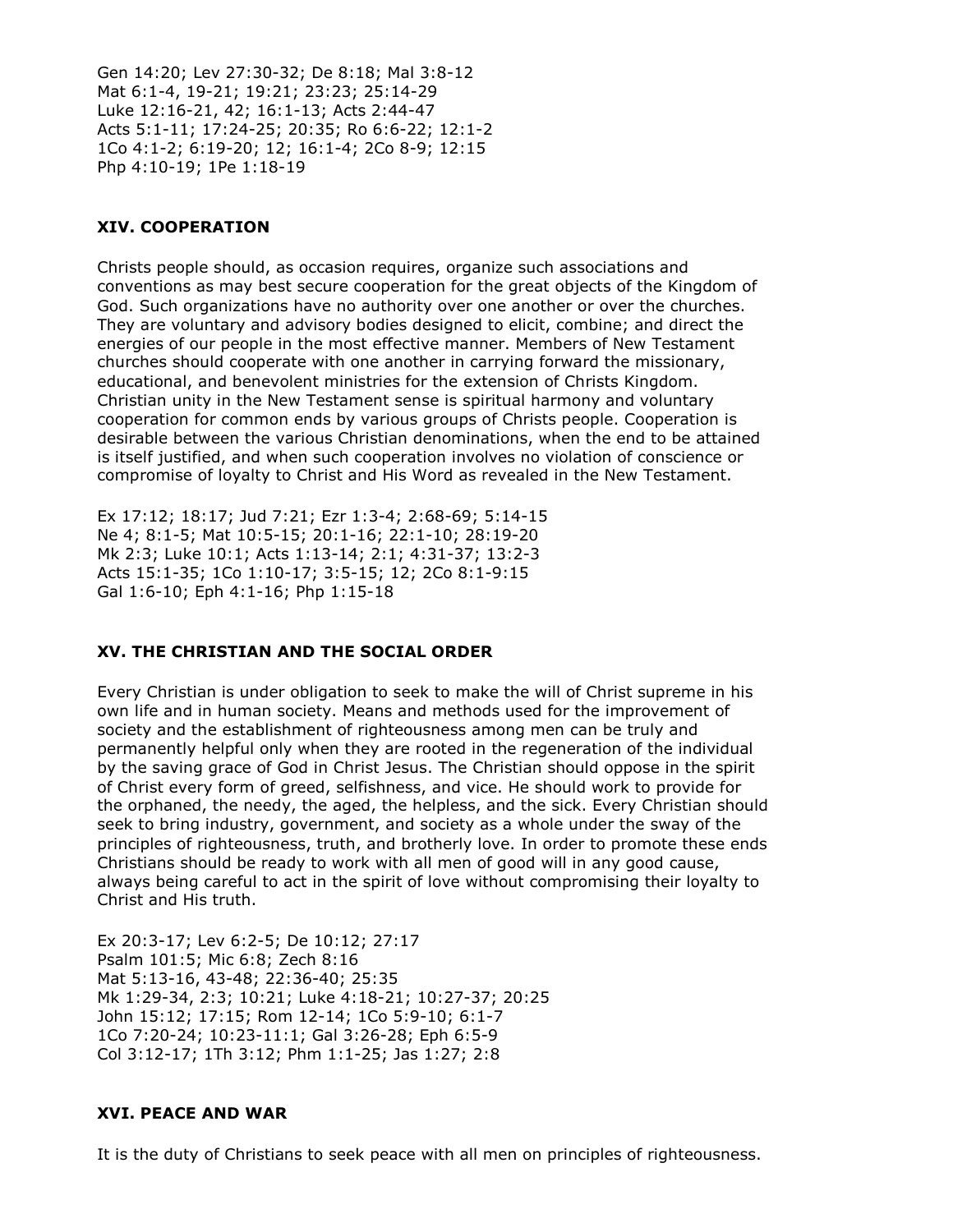In accordance with the spirit and teachings of Christ they should do all in their power to put an end to war.

The true remedy for the war spirit is the gospel of our Lord. The supreme need of the world is the acceptance of His teachings in all the affairs of men and nations, and the practical application of His law of love.

Isa 2:4; Mat 5:9, 38-48; 6:33; 26:52; Luke 22:36,38 Rom 12:18-19; 13:1-7; 14:19; Heb 12:14; Jas 4:1-2

# XVII. RELIGIOUS LIBERTY

God alone is Lord of the conscience, and He has Left it free from the doctrines and commandments of men which are contrary to His Word or not contained in it. Church and state should be separate. The state owes to every church protection and full freedom in the pursuit of its spiritual ends. In providing for such freedom no ecclesiastical group or denomination should be favored by the state more than others. Civil government being ordained of God, it is the duty of Christians to render loyal obedience thereto in all things not contrary to the revealed will of God. The church should not resort to the civil power to carry on its work. The gospel of Christ contemplates spiritual means alone for the pursuit of its ends. The state has no right to impose penalties for religious opinions of any kind. The state has no right to impose taxes for the support of any form of religion. A free church in a free state is the Christian ideal, and this implies the right of free and unhindered access to God on the part of all men, and the right to form and propagate opinions in the sphere of religion without interference by the civil power.

Gen 1:27; 2:7; Mat 6:6-7, 24; 16:26; 22:21 John 8:36; Acts 4:19-20; Rom 6:1-2; 13:1-7 Gal 5:1, 13; Php 3:20; 1Ti 2:1-2; Jas 4:12 1Pe 2:12-17; 3:11-17; 4:12-19

# XVIII. THE FAMILY (Added in 1998)

God has ordained the family as the foundational institution of human society. It is composed of persons related to one another by marriage, blood or adoption.

Marriage is the uniting of one man and one woman in covenant commitment for a lifetime. It is Gods unique gift to reveal the union between Christ and His church, and to provide for the man and the woman in marriage the framework for intimate companionship, the channel for sexual expression according to biblical standards, and the means for procreation of the human race.

The husband and wife are of equal worth before God, since both are created in Gods image. The marriage relationship models the way God relates to His people. A husband is to love his wife as Christ loved the church. He has the God-given responsibility to provide for, to protect, and to lead his family. A wife is to submit herself graciously to the servant leadership of her husband even as the church willingly submits to the headship of Christ. She, being in the image of God as is her husband and thus equal to him, has the God-given responsibility to respect her husband and to serve as his helper in managing the household and nurturing the next generation.

Children, from the moment of conception, are a blessing and heritage from the Lord.